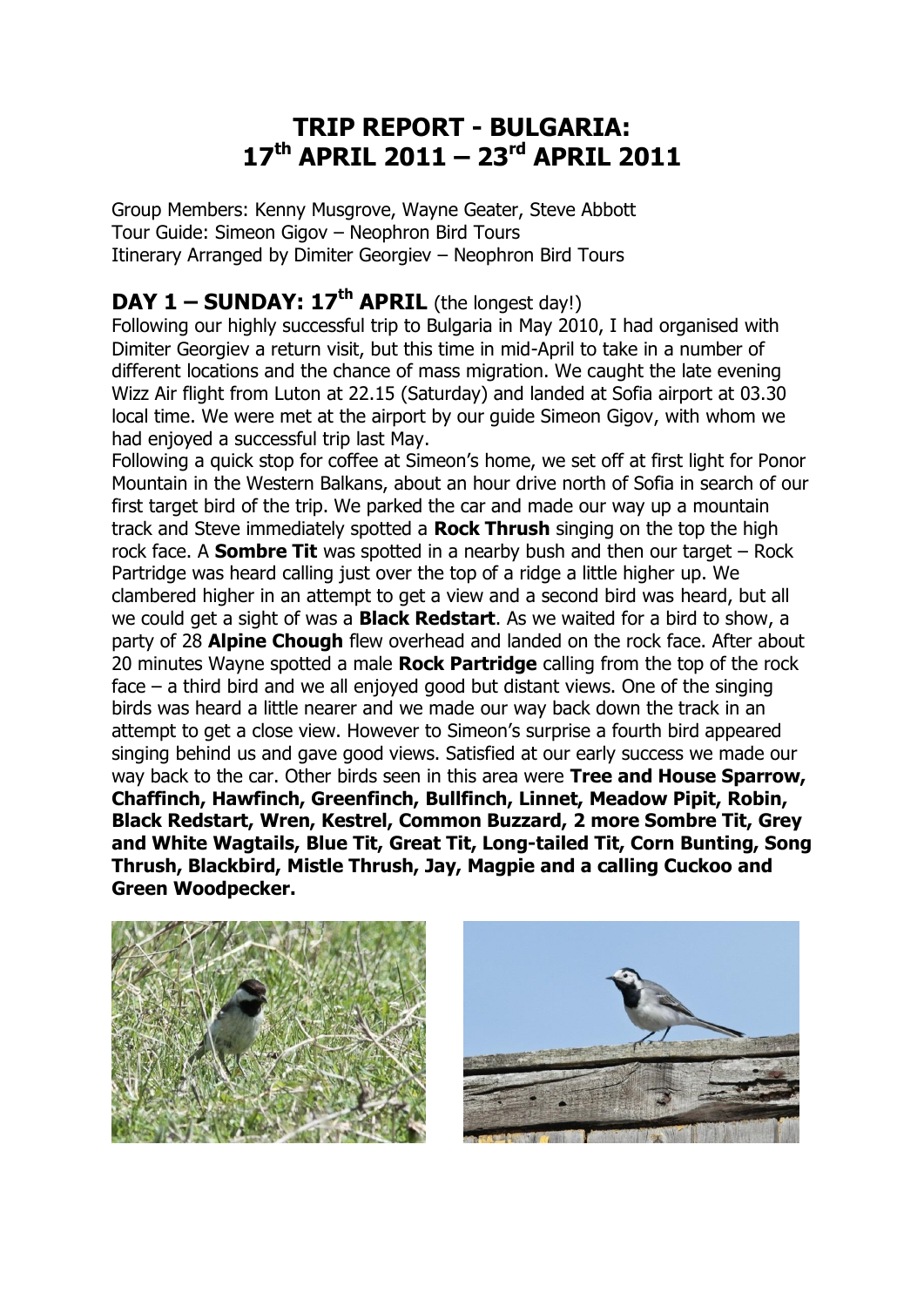We set off driving further north to Petrohan Forest in search of target bird number two – White-backed Woodpecker, at around 9 o'clock in the morning and on the journey had a number of **Common Buzzards, Raven, Sparrowhawk, and a Short-toed Eagle.** However when we reached the forest area higher up in the mountain range there was several inches of snow and fog had descended making very unfavourable conditions. A quick attempted to lure out the woodpecker was greeted only by a **Nuthatch**, so we decided to abort our attempt and made our way back towards Sofia stopping for lunch on route.

Before setting off south for the Western Rhodopes, Simeon made a short detour to take us to his "local patch" – a small lake and marsh area at Aldomiorts not far from Sofia which produced some excellent birds. On route we had a flock of 50 migrating **White Storks** and a number of **Common Buzzards**, **Ravens and Hooded Crow**. At the lake there were two **Great White Egrets** in an adjacent field plus three **Purple Heron and a Little Egret**. **Great Crested and Little Grebe** were present on the lake and **Swallows, House Martins** and a single **Sand Martin** all hawked for insects. Several **Black-headed and Grey-headed Wagtails** were flitting among the reeds, **Coot and Moorhen** frequented the margins, **Water Rail** could be heard calling and up to seven **Ferruginous Ducks** were spotted among the reeds. Two **Marsh Harriers** were almost constantly in view hunting over the reedbed. Simeon had told us there were up to six **Bitterns** in the vicinity and sure enough it wasn't long before we heard the familiar booming and a single bird was seen in flight. Small numbers of **Sedge Warblers** sang from the reed bed and I spotted a small crake emerging from the reeds which Steve quickly identified as a **Little Crake**. As we drove from the site a **Cuckoo** was seen sitting on telegraph wires.



We set off on the long journey south without a great deal of bird activity to report en route until Simeon turned towards the Besaparski Hills. On an approach road we had good views of a ring-tail **Hen Harrier** and on exiting from the car a **Corncrake and Quail** could be heard calling from an adjacent field. I spent half an hour attempting to call out both species but sadly no joy, although the quail came very close without showing itself. However two **Grey Partridges** did show themselves and a **White Stork** searched for food in the opposite field and both **Common and Long-legged Buzzard** passed overhead. Wayne spent his time photographing **Tree and Spanish Sparrows** and Simeon pointed out **Isabelline Wheatear** which apparently breeds in the area. I spotted an incoming **Stone Curlew** flying towards us which landed close by giving Wayne further photographic opportunities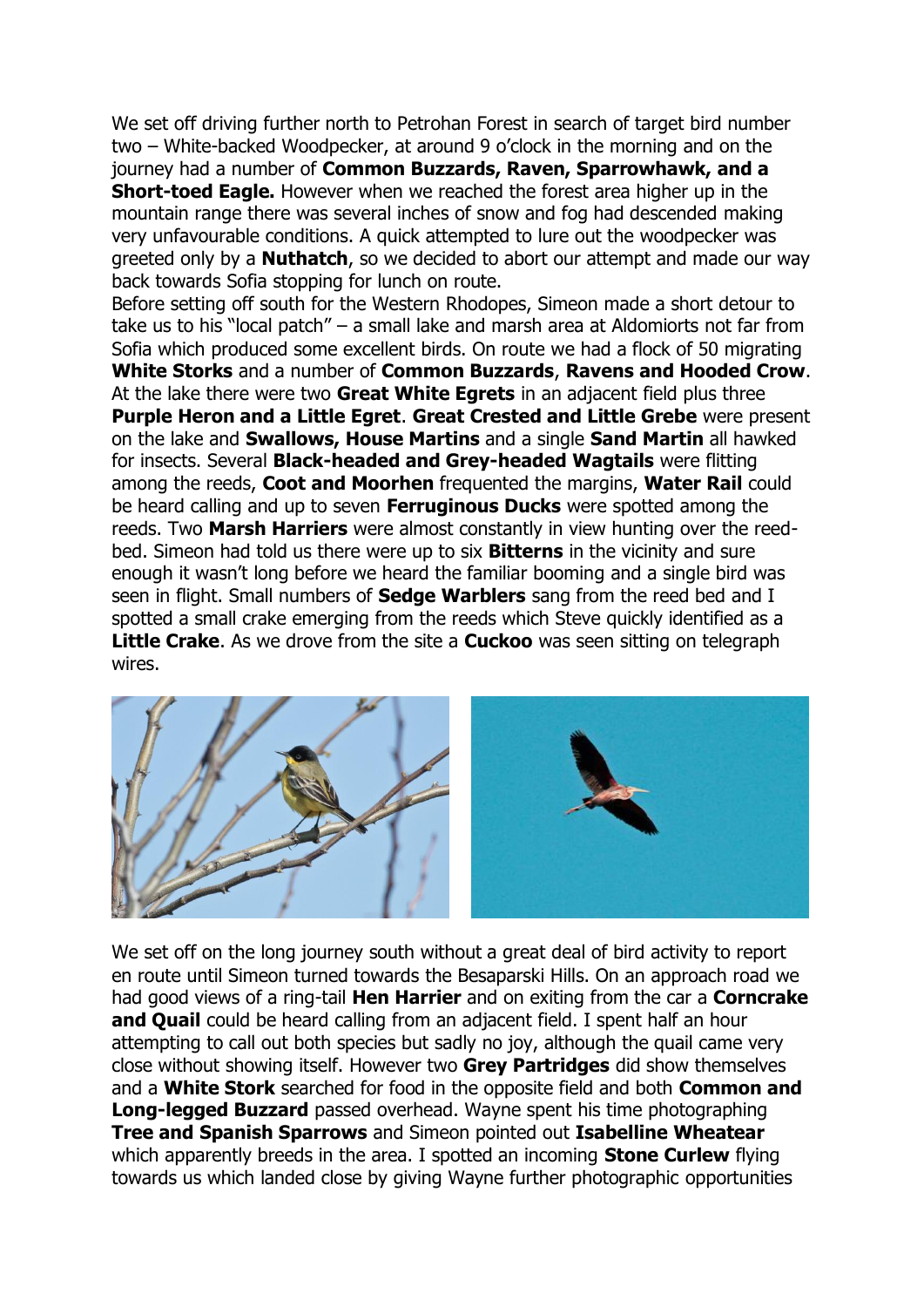and Steve found two pairs of **Northern Wheatears**. A number of **Calandra and Crested Larks** were seen along with a single **Short-toed Lark**. Other common birds in the area included **Greenfinch and Goldfinch, Linnet and House Sparrow.**



We continued on our journey and entering the valley at Kritchin we soon exited the car to observe large numbers of **Common and Alpine Swifts** screaming overhead and also good numbers of **Crag Martin**. We were looking at these birds when a large raptor drifted into view – **a Lesser-spotted Eagle** and **Raven, Kestrel and Common Buzzard** were also observed. An hour or so later we reached our destination - the hotel Teshel and a good meal and a few drinks ended a very successful day with 80 different species seen.

### **DAY 2 - MONDAY: 18th APRIL** (the end of my search!)

Our plan was to get up at 7 a.m. and go for a walk in the vicinity of the hotel before breakfast. We aborted this plan when we woke up to snow – it was snowing and a couple of centimetres had fallen overnight. We all went back to bed for another hour or so, except for Steve who had a short walk and saw **Dippe**r and **Grey Wagtail** on the stream that flowed past the hotel, **Wren, Marsh Tit, Coal and Great Tit, Song Thrush, Blackbird, Firecrest and Chiffchaff** in the nearby woods, 20 plus flyover **Crossbills**, and a calling **Black Woodpecker**. During breakfast we all observed two **Firecrests and a Chiffchaff** through the window.

We set off at about 9 0'clock for the Trigrad Gorge and target bird 3. It was still snowing heavily and a stop further upstream produced a pair of **Dipper**. As it was cold and wet Simeon was not hopeful of seeing Wallcreeper at the gorge and he was proved correct. Disappointed we travelled a little further on to Trigrad village where we again had **Dipper** on the river and a pair of **Black Redstarts** and a few **Chaffinches** flitting among the houses. In heavy snow we parked and made our way up the wooded hillside, but birds were thin on the ground and apart from the odd **Hooded Crow** and a **Kestrel** nothing was to be seen. We made our way down a different track and our luck changed. Among a small flock of tits, Simeon and Steve found a **Dunnock** an obliging female **Rock Bunting** and little further on a **Wryneck** was sat in a lone bush. On the way back to the car we found another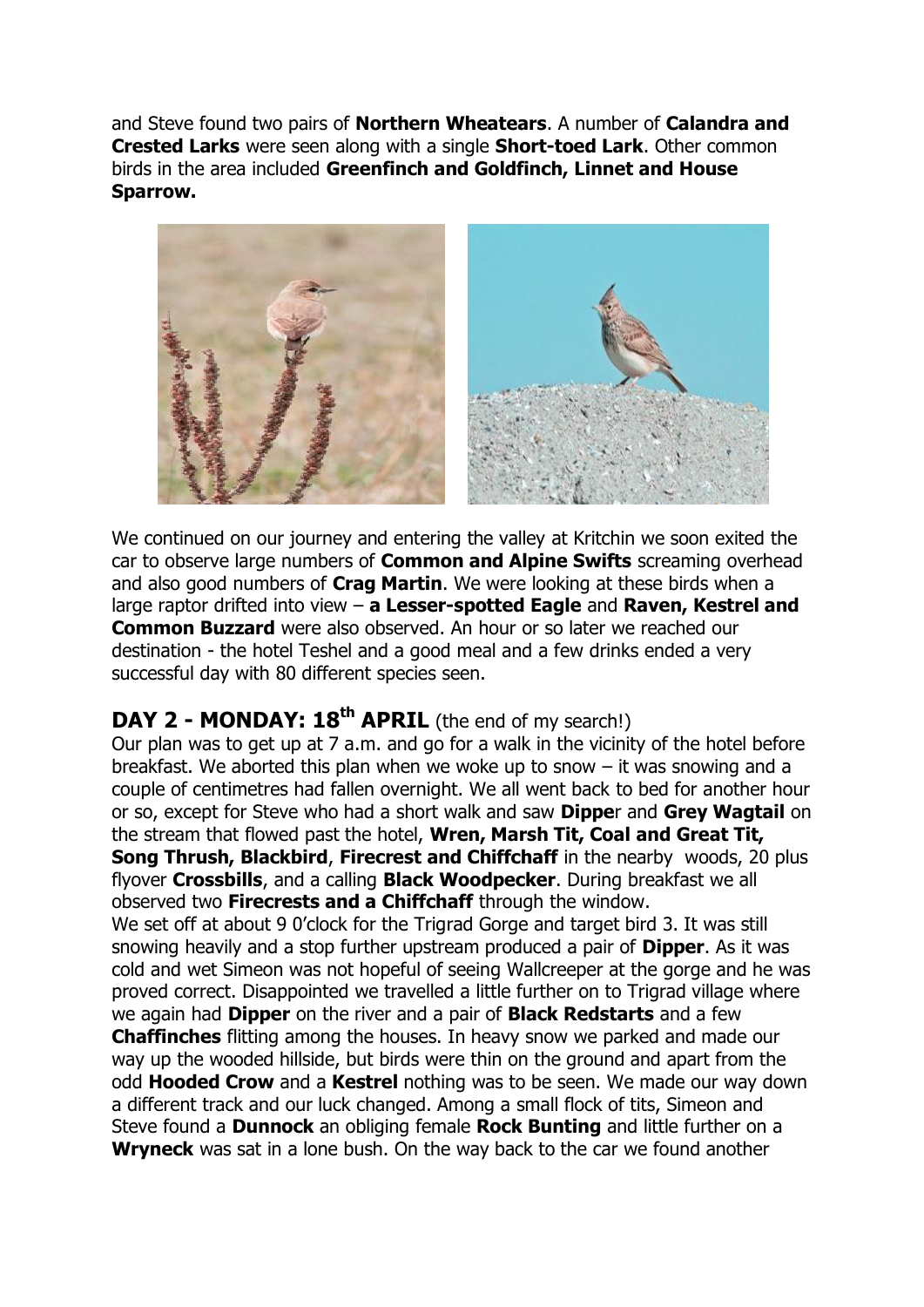#### **Firecrest, Tree and House Sparrow** and a **Yellowhammer** sang from a tree by the parked car.

We decided to head back to the hotel for lunch and try the gorge again on the way, but still no luck. It was snowing heavier than ever and as the other three purchased jars of honey, I had a pair of **Ravens** in the gorge and a **Peregrine** fly over. In the little village just before the hotel there was considerable bird activity, with **5 Ring Ouzels (alpestris), Song Thrush, Mistle Thrush, Blackbird, Grey and White Wagtail, numerous Chaffinch and Greenfinch, a male Rock Bunting and Black Redstart** all feeding, allowing Wayne a photograph opportunity.

After lunch we drove and walked the forest roads just east of Dospat in search of woodpeckers, but with little success only adding **Great Spotted Woodpecker**. There was considerable thrush activity in a number of areas and we saw 20 plus **Ring Ouzels**.

Despite the difficulty of the day, Simeon saved his trump card until last. He drove up a narrow winding road at around seven in the evening to the village of Yapodina. Three **Woodlarks** fed on the approach road and the ubiquitous **Black Redstart** was present. On parking the car and to our amazement as it was cold and now gloomy, he managed to callout a magnificent male **Grey-headed Woodpecker** which perched on a nearby tree and gave quality views until it was disturbed by **Magpies** and flew off. A pair of **Bullfinch** also sat in the same tree. The woodpecker was a lifer for me (having chased the species across half of Europe) and it meant a second bottle of wine with the evening meal back at the hotel.



#### **DAY 3 – 19<sup>th</sup> APRIL** (stuck in the snow!)

Our original plan was to get up early and do the local walk but this time heavy rain put paid to that idea. After breakfast we set off around 9 o'clock for the Trigad Gorge yet again hoping it would be third time lucky. Simeon was again not very hopeful due to the weather. On arrival we were greeted again by a pair of **Ravens** and Simeon made an attempt to call out the bird. After 10 minutes or so Steve thought he heard a reply and sure enough there on the opposite cliff wall was a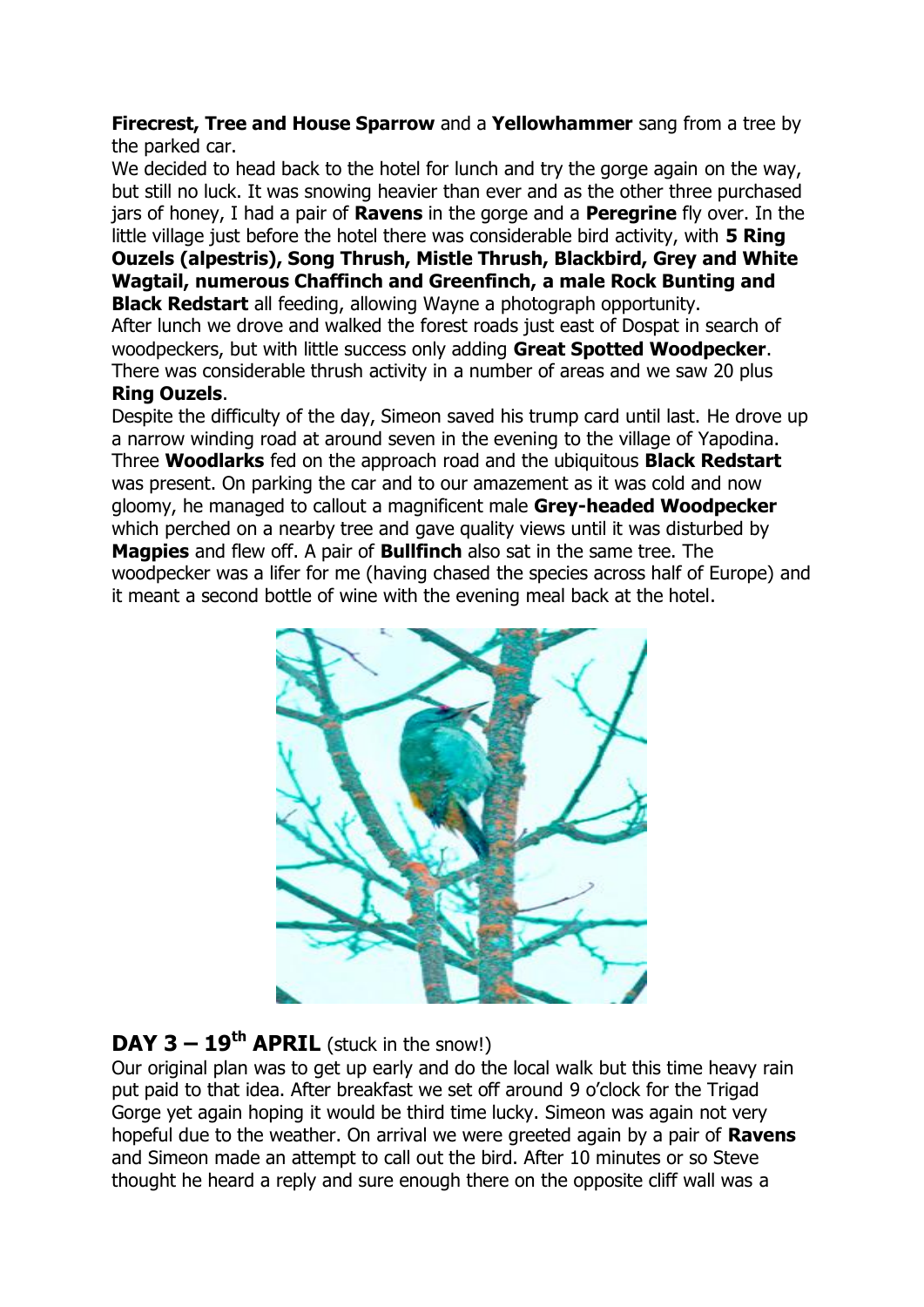magnificent male **Wallcreepeer** in full breeding plumage. It performed in front of us for 10 minutes and even flew across the gorge and perched just above our heads before flying off and disappearing out of sight further up the gorge. Extremely pleased with ourselves we set off on our revised plan to go to the vulture centre in the Eastern Rhodopes. However this plan was soon aborted as higher up in the mountains, the snow had been a lot heavier and we were unable to make it over the high pass due to about 8 inches of snow. We tried another route but the weather and road conditions defeated us, and we had to return back down the valley and make our way out the same way as we came in.

We had to make around 100km with this detour and Simeon decided to change the plan we had formulated the previous evening and head for Bourgas on the main highway. Birding was uneventful but we did manage to spot a pair **of Montagu's Harriers** in a field just off the motorway as we drove along with farmlands either side of the road. **Great White Egrets, Common Buzzard and Marsh Harrier** were also prominent along this stretch of road, as were numerous parties of **Common Swift**.



We had turned off the motorway and headed for the Sliven Plains when a large raptor was spotted circling overhead. This turned out to be a **Short-toed Eagle**. Just a few miles further up the road Simeon turned down a farm track after telling us this was a good area for susliks. The next hour or so produced what I must consider the best birdwatching experience of my life. As well as susliks, which Wayne happily photographed, the area had **Calandra and Short-toed Lark** and breeding **Isabelline Wheatear**. The sight of a **Common Buzzard and a Longlegged Buzzard** above us was just the pre-cursor of what was to come! Within the next half hour we had outstanding views of a further 11 species of raptor, all giving outstanding views. In no particular order we had **Eastern Imperial Eagle, Goshawk, Peregrine Falcon, Short-toed Eagle, Kestrel, Booted Eagle, Black Kite, Hen Harrier, Sparrow Hawk** and half a mile up the road by a small fishpond, **Osprey and Lesser-spotted Eagle**. In addition we also had two large groups of migrating **White Storks**, and a single **Black Stork. Alpine and Common Swift** also passed overhead. It was not the numbers and variety of these magnificent birds of prey but the ability to observe them at close quarters as they flew overhead and the comparisons we were able to make as different birds were visible in the same scope view – absolutely brilliant!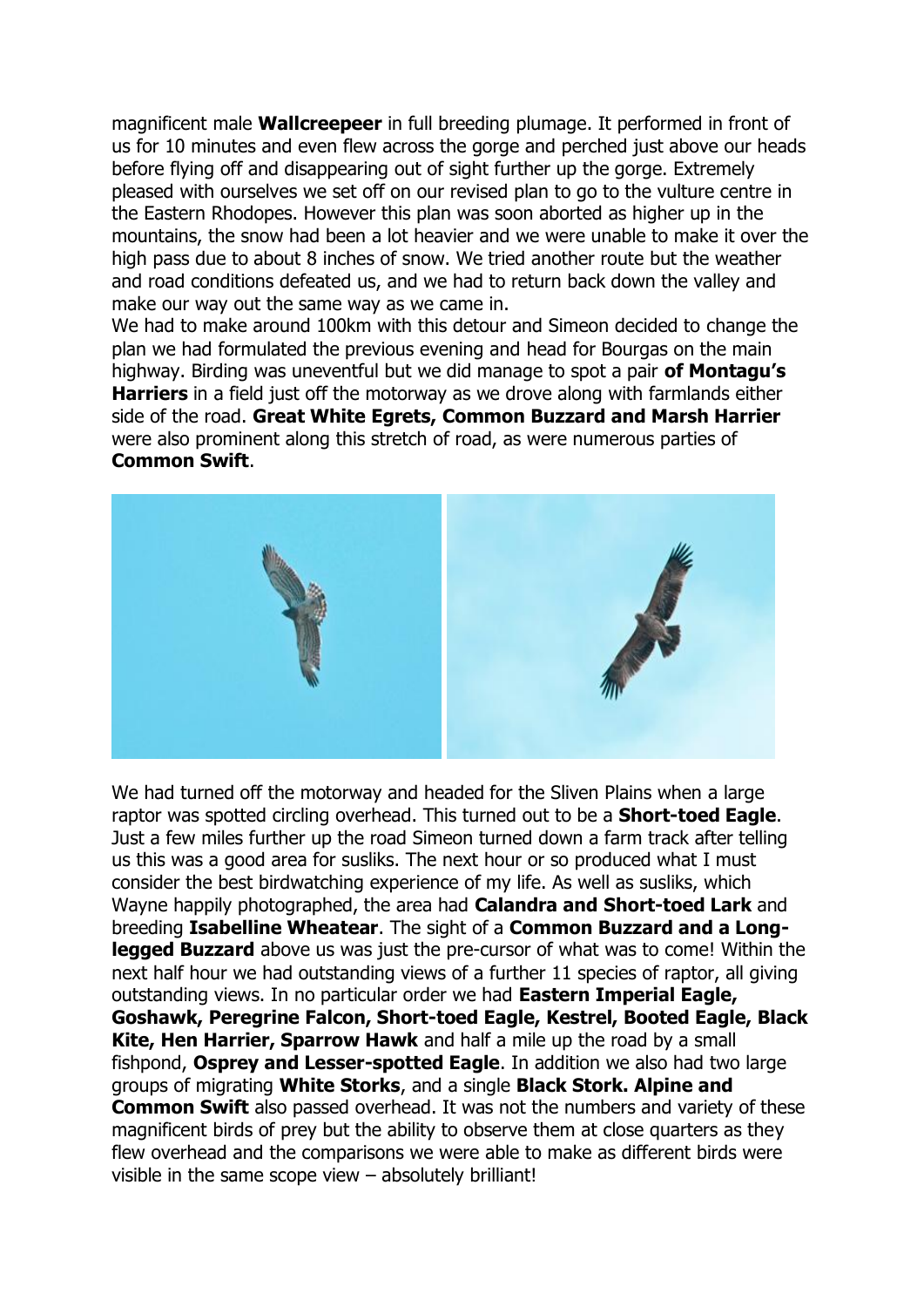It had been a long days driving so in late afternoon we set off on the last 100km to Bourgas with our enthusiasm renewed.

An hour or so later Simeon pulled into the car park near Atansovsko Lake in Bourgas and we spent half an hour or so observing some species that were completely new for the trip – waterbirds. The salt pans produced **Shelduck, Garganey, Mallard, Teal, Shoveler, Pintail, and Gadwall**; waders in the form of **Avocet, Whimbrel, Marsh Sandpiper, Ruff, Kentish Plover, Spotted Redshank, Black-winged Stilt and Black-tailed Godwit**; a party of five **Spoonbills, the odd Pygmy Cormorant** and **Little Egret, a single Common Tern;** and raptors in the form of **Marsh Harrier**, and a single **Hobby**. The nearby bushes and reeds held **Cetti's Warbler, Lesser Whitethroat, Reed Warbler and a single Great Reed Warbler** and Wayne found a lone **Tree Pipit**.

As it was getting late we drove the 20 minutes or so to our hotel in the town of Sozopol, south of Bourgas and over our evening meal reflected on a very diverse day. However, it did not end there. As we left the restaurant a **Scop's Owl** was singing in the town square, but try as we might we could not get a sighting.

#### **DAY 4 – 20th April** (Steve's big woodpecker morning!)

We set off around eight after breakfast for the Stranja Forest near the Turkish border. En route we had several **Common Buzzards and Great White Egrets**. We parked the car and walked down the road through the forest and had only walked about 400m when it all happened. First of all a pair of **White-backed Woodpeckers** giving short but scopeable views, then a little further on a female **Lesser Spotted Woodpecker** flew into the top of a nearby tree. In the same spot we heard a male **Black Woodpecker** calling and we soon called it out with both it and its mate son coming into view. We were even able to watch them in the act of copulating. A little way further down the road it was the turn of a male **Middlespotted Woodpecker** to show, and then a singing male **Grey-headed Woodpecker**. In the space of about a kilometre we had seen five different species of woodpecker, two of which were lifers for Steve.





Other forest birds seen were **Robin,** 

**Redstart, Blackbird, Mistle Thrush, Chiffchaff, Marsh, Great and Blue Tit, Nuthatch, Jay, Chaffinch, Hawfinch, and both Common and Short-toed Treecreeeper.** On walking back to the car a **Black Kite** flew overhead and we disturbed a pair of **Woodpigeons.**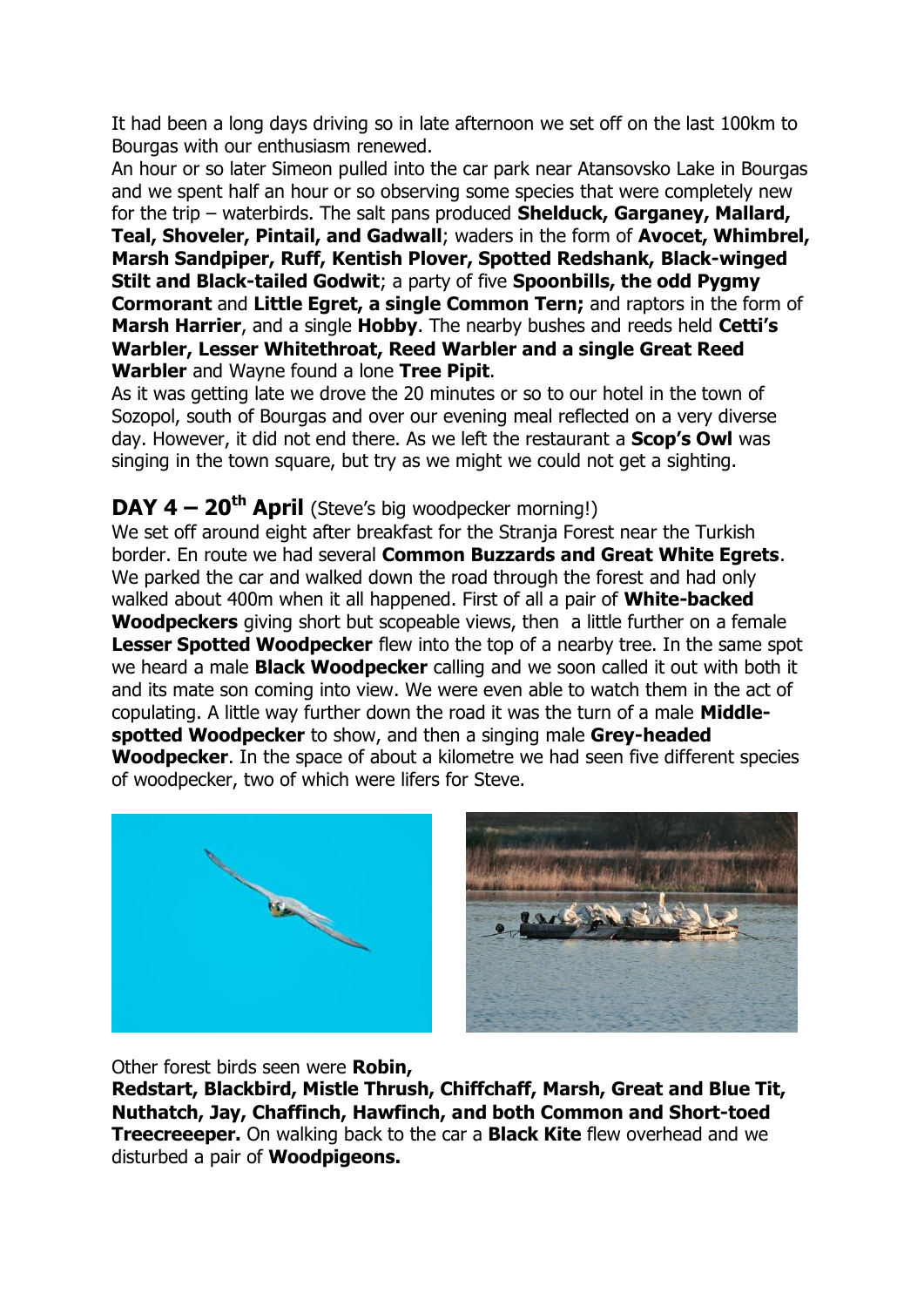We drove north back to Bourgas and stopped at Alepu Marsh which gave us an exciting half an hours birding. Wayne found a **Little Bittern** scrambling in a bush just off the road and flying around the marsh were **Little Egrets, Grey and Purple Herons and Marsh Harrier**. A **Kingfisher** was seen on the edge of the marsh and **Cetti's Warbler** sang from nearby bushes. Over the adjacent fields and hills we experienced a small raptor passage. **Common Buzzard, 5 Lesser Spotted Eagles, Black Kite, Kestrel, 5 Hobbies,** and a **Levant's Sparrowhawk** passed by or overhead. We also had our first **Turtle Doves**.

We had lunch just outside of Bourgas and then made our way to the Poda Reserve. The first bird we saw on getting out of the car was a **Honey Buzzard** passing by at close quarters. From the roof of the observation building we saw **Mute Swan, Shelduck, Gadwall, Teal, Garganey, Mallard, 50+ Black-necked Grebe, Great Crested Grebe, Cormorant and Pygmy Cormorant** on the sea or various lakes. On a lake on the opposite side there were **15 immature Dalmatian Pelicans and 3 adult White Pelicans. Grey and Purple Heron, Little Egret and Marsh Harrier** were constantly in view flying around the area. Another four **Honey Buzzards** drifted passed as well as a single **Hobby** and several **Lesser-Spotted Eagles. Black-headed and Yellow-legged Gull** were seen and from the reeds **Cetti's, Reed and Savi's Warbler** all sang. Two **Red-rumped Swallows** were among the hirundines hawking above us.



As the wind direction had changed Simeon suggested that we move inland in order to observe migrating raptors. On-route we called in at Vaya Lake where there was an obvious marsh tern passage. **Black Terns** were by far the most numerous with well over a hundred present, but there were also good numbers of **Whiskered and White-winged Black Terns plus 20 Common Terns.** Other birds present included **Pygmy Cormorant, Green Sandpiper, Spoonbill, Coot, Little Egret, Night Heron, Little Gull and Black-headed and Yellow-legged Gulls.** We moved on to the Izvorsia river mouth where initially there was good raptor passage. 10 plus **Honey Buzzards** passed overhead along with **Short-toed Eagle, Black Kite, Common Buzzard, Marsh Harrier and Hobby**. The breeding adult **White-tailed Eagle** made a couple of appearances along with a juvenile bird. However passage seemed to dry up after an hour or so and we were left to observe the water birds which included **Great-crested and Little Grebe, Garganey, Purple and Grey Heron, Cormorant and Pygmy Cormorant and Mute Swan.**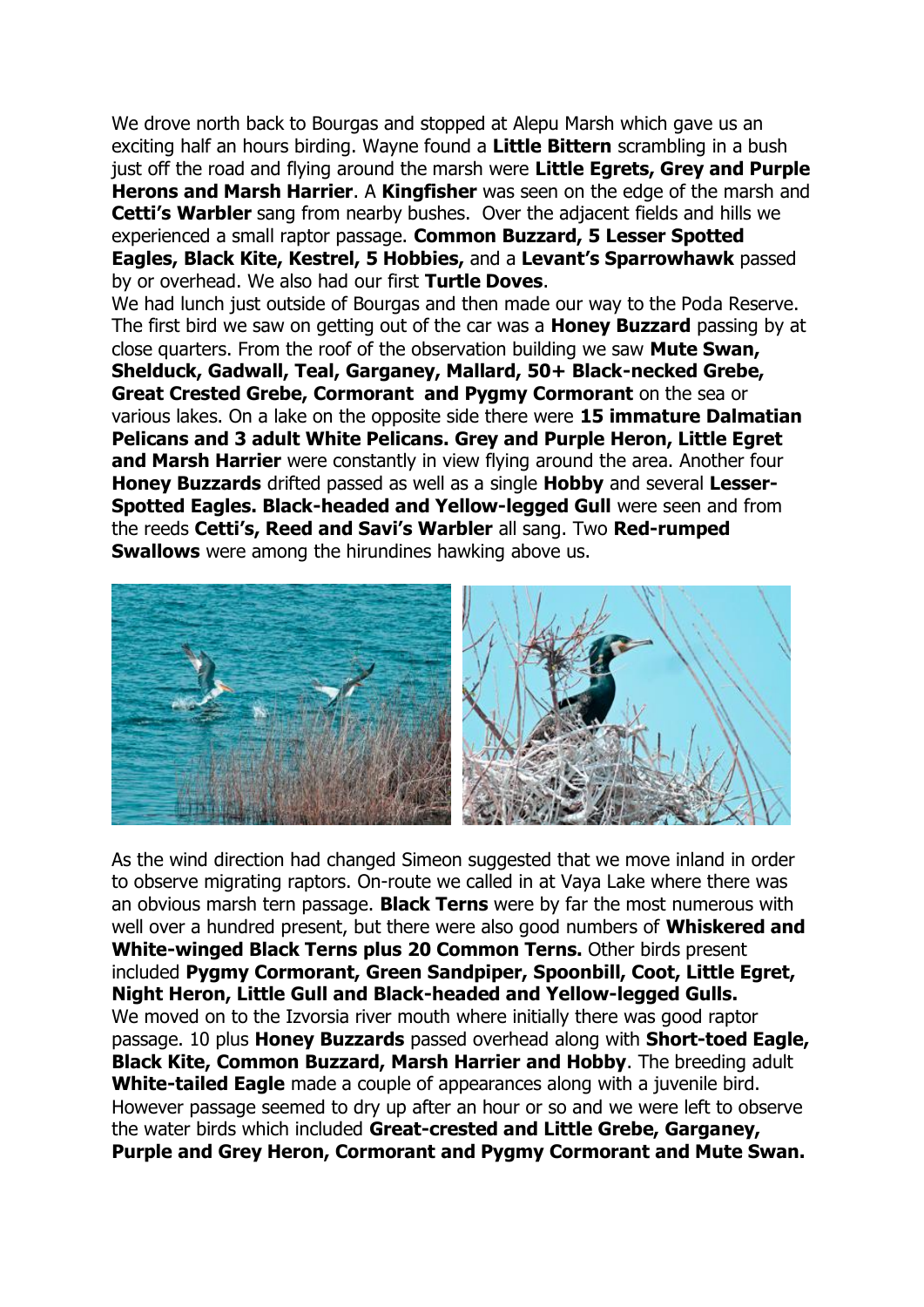We moved on again, this time exploring the western shore and marshes of Vaya Lake. Among the numbers of **Hobby** hawking over the reeds a female **Red-footed Falcon** was spotted. Other raptors took the form of **Marsh Harrier and Common Buzzard**. On the marshes there was well over a hundred plus **Garganey** and a good spot by Steve was a single **Squacco Heron** hiding in the reeds, as was a lone **Cattle Egret** – not a common bird for the area. Waders were present in the form of **Avocet, Black-winged Stilt, Wood Sandpiper, Black-tailed Godwit, Ruff and a single Snipe**. The usual water birds, egrets and herons were present but a flock of over one hundred **Glossy Ibis** was a new attraction. There were also over 50 plus **Pygmy Cormorants** sat on the marsh.





We observed the Atanasovsko Lake again but the birds present were similar to the previous evening and to conclude the day Simeon took us to some small pools just south of the lake. Four **Night Herons** were sat in trees by the side of the largest pool, a **White Stork** sat on a nest behind us and **Cuckoo, Purple Heron and Marsh Harrier** flew over the reeds. A number of **Moorhens** were seen in the reeds and four **Teal** flew in. Soon afterwards, Simeon managed picked out a male **Little Crake** feeding on the edge of the pool.

Another successful day ended with a splendid meal in a large hotel in Sozopol and another unsuccessful attempt to get a sighting of the singing **Scop's Owl**.

## **DAY 5 – 21st April** (From south to north!)

We left the Bourgas area heading north for the Danube and Romanian border. Before leaving the area we stopped at the northern corner of Atanasovsko Lake when driving past we noticed a number of waders. This proved to be quite productive as we picked out **7 Curlew Sandpiper, 20 plus Ruff, Greenshank, Spotted Redshank, Dunlin and a Kentish Plover. A Blackcap and Nightingale** sang from a nearby bush. The next stop was at Pomorie and on the lake were good numbers of **Sandwich Terns, Common Terns, 3 Mediterranean Gulls, a single Slender-billed Gull, Yellow-legged Gull, Black-headed Gull, Cormorant and Pygmy Cormorant, and a Whimbrel, 2 Marsh Sandpipers,**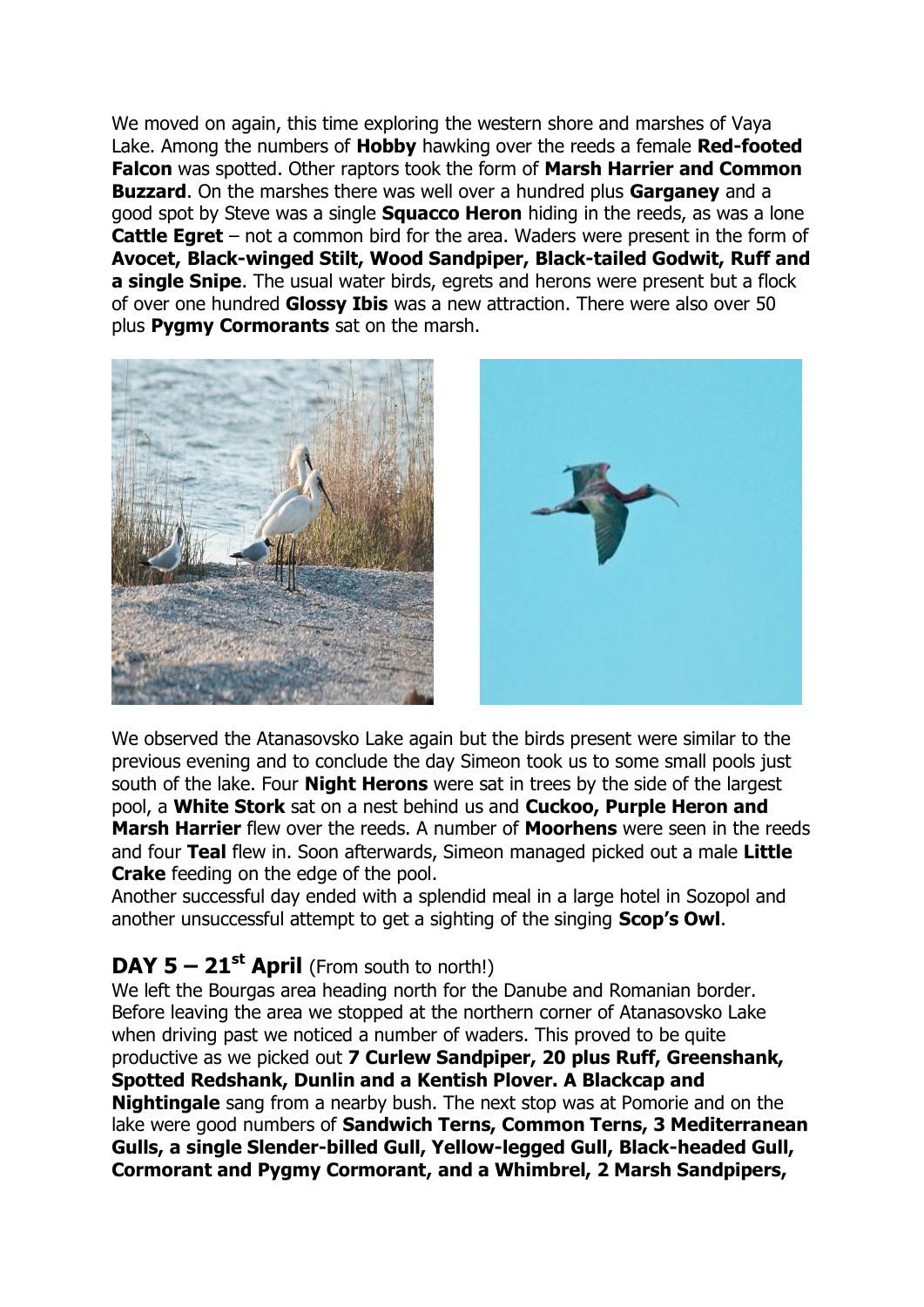**and 2 Black-winged Stilt.** In the area where we parked were good numbers of **White, Grey-headed, Blue-headed, and Black-headed Wagtails, Short-toed and Crested Lark** and on the salt pans behind us **Little Ringed Plover**. On the northern salt pans we added two **Collard Pratincoles** to our trip list. Other birds seen there were **Mute Swan, Pintail, Gadwall, Garganey, Shoveler, Mallard, Great Crested and Little Grebe, Coot, Marsh Harrier, Buzzard, Purple and Grey Heron, Avocet Kentish Plover, Spotted Redshank, 400 plus Ruff, and 200 plus Black-tailed Godwit**. From the reed-bed we heard a **Water Rail** calling, and spotted several **Sedge and Reed Warblers**.



We continued heading north but turned off the main road to take in the Gynlyovtsa forest area. Two **Lesser-spotted Eagles** were seen just after the turn off and when we stopped to explore a scrubby area by the river we soon managed to pick up our two target birds – a single **Eastern Bonelli's Warbler** singing from the top of a bush and up to five **Cirl Bunting**. Other birds seen on this brief half-hour stop were a single **Icterine Warbler, Chiffchaff, a male Pied Flycatcher, Sombre Tit, numerous Hawfinch, 2 Rock Bunting, 2 Ortolan Bunting, Kestrel, Swallow, Red-rumped Swallow, Hoopoe, Blackbird and Song Thrush.** Just after setting off again we had to stop quickly as a **Goshawk and Sparrowhawk** circled overhead. All week Steve had rigorously checked the many Common Buzzards we had seen in the hope one turned out to be a Steppe Buzzard, but had been knocked back by Simeon who had seen many over the years. A single **Buzzard** circling overhead made us stop and raised his hopes, but again no joy. Back on the main road again we stopped at the Goritsa Forest and were treated to two male **Semi-collard Flycatchers** having a dispute above our heads over territory. We also saw **Middle-spotted Woodpecker, Willow Warbler, Chiffchaff, Nuthatch and a Short-toed Treecreeper** in our brief stop. After a quick stop to exchange currency in Varna we were soon heading north towards the Romanian Border. The only birding highlight was three **Lesser-spotted Eagles** fighting in a cereal field giving really close views both in flight and on the ground.

It was late in the afternoon when we arrived in the Srebarna area and Simeon had decided to visit some smaller sites within close proximity. The first area was a small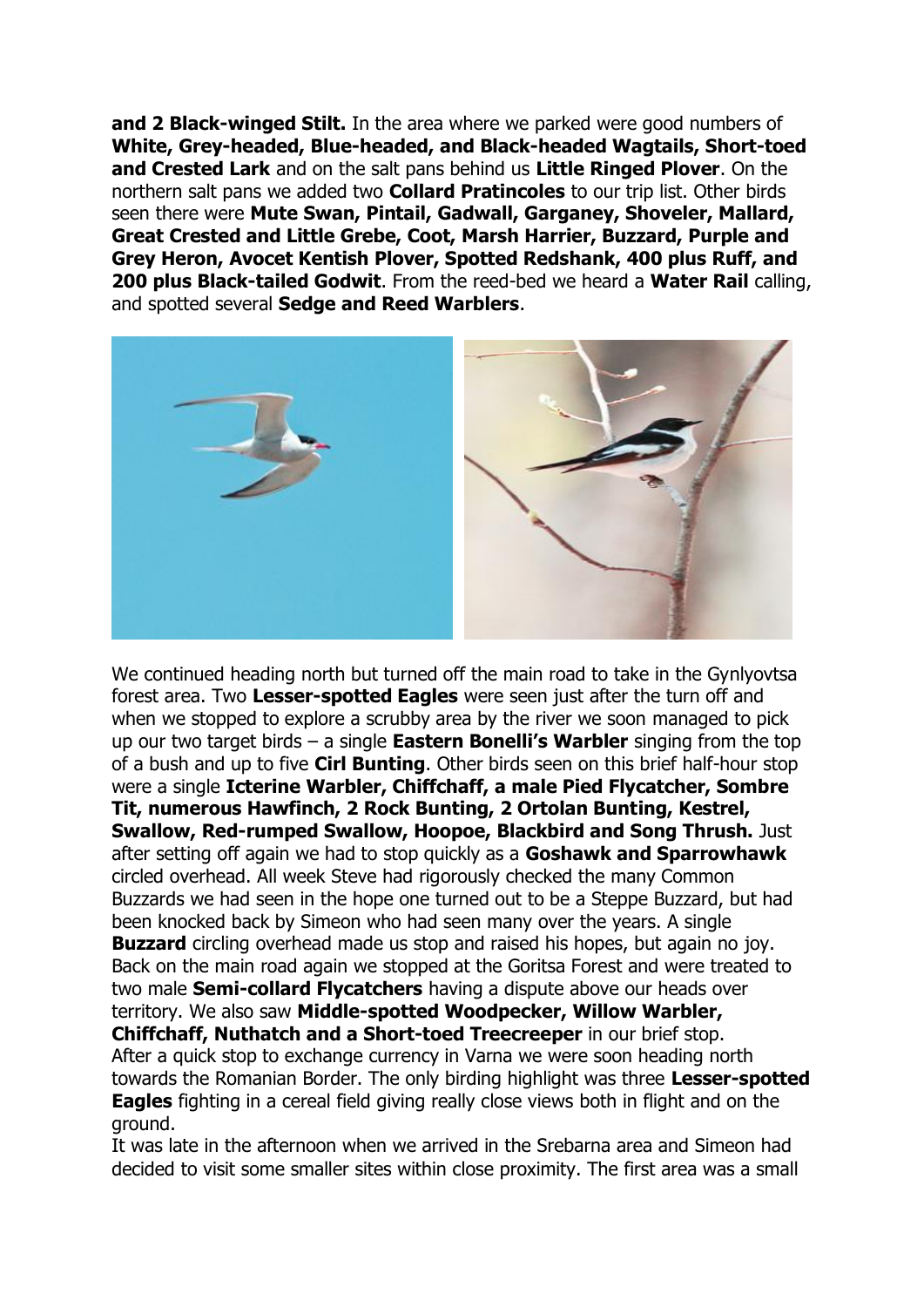marsh at Garvan which unfortunately had dried up. We did have two **Savi's Warbler** singing from the reeds, two flyaway **Pygmy Cormorants** and a nearby **Cuckoo**. The next stop – Kolarovo reservoir was more productive. Five **Black Storks** took off and circled around as we pulled up, and on the partly dried up reservoir were **Grey Heron, Little Egret, Wood Sandpiper, Common Sandpiper, Yellow-legged Gull, and 2 flyover Turtle Doves.** A little further up the road from the car I spotted a light grey harrier, causing a quick pull in. Despite an initial call of Pallid, it turned out to be a male **Hen Harrier**. Our last stop was Malak Preslavets where on the lake and small marsh we had **13 Ferruginous Ducks, a single Night Heron, 3 Pygmy Cormorant, Coot, Mute Swan, Kingfisher, Shelduck, Common Sandpiper, Little and Great Crested Grebe** and from the nearby woods a male and female **Pheasant.** In the car park area by the Danube we had **Green and Great-spotted Woodpecker, Tree Sparrow, Blackcap, a male Redstart** and a number of **Hawfinch**. This brought an end to yet another good day and Simeon drove to our hotel in the village of Srebarna and we all enjoyed a beer and an excellent home cooked meal.



## **DAY 6 – 22<sup>nd</sup> April** (At long last!)

We woke to find that our hotel was right on the southern edge of Lake Srebarna and from the viewing platform on the roof we could observe the marsh terns – **Black, White-winged and Whiskered** at close quarters as well as **Mute Swan, Blacknecked Grebe, Great-crested Grebe, Garganey, Gadwall, Ferruginous Duck, Pochard, Teal, Mallard, Moorhen, Coot, and Greylag Geese** on the lake and the **Dalmatian Pelican** colony on the distant northern shore. We set off after breakfast and as we were about to get into the vehicle Simeon heard a **Penduline Tit** call nearby. A quick exploration produced a splendid male gathering nesting material. Just up the road from the hotel we stopped to watch both male and female **Syrian Woodpecker** in a garden, before parking and walking to the nearest observation site. Then it happened! A **Kestrel** appeared over the top of the hills, followed by three Buzzards in a line. Steve discounted the first two as **Common Buzzards** before exclaiming the third was a strong candidate for **Steppe Buzzard**, a call with which Simeon agreed. We were all able to observe the bird which resembled a compact Long-legged Buzzard rather than common Buzzard. We continued on our walk and in a small dip with trees either side of the path we saw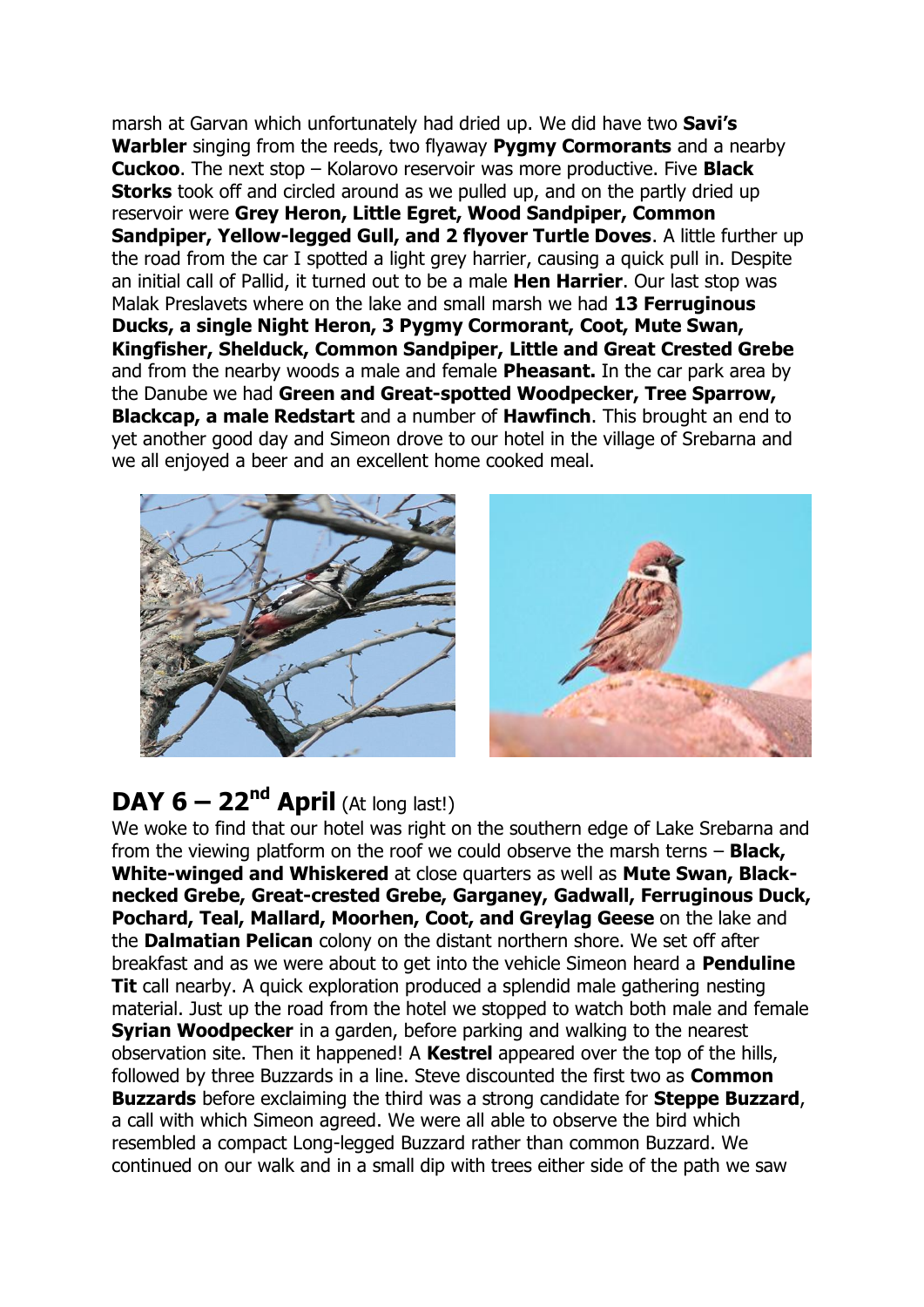another **Syrian woodpecker, Great Spotted Woodpecker, Grey-headed Woodpecker and a pair of Green woodpeckers** feeding chicks. A pair of Red Squirrels came into view and Wayne was quite happy to stay and photograph them as we walked further around the lake. A pale phase **Booted Eagle** gave good views just above our heads and **Marsh Harriers** hunted over the reeds and 5 plus **Hobbies** hawked for insects. We walked on to the pelican observation point and got superb views of the **Dalmatian Pelicans** flying overhead to and from the Danube. We were also able to observe the colonies of nesting **Cormorants, Pygmy Cormorants, Spoonbills, Purple, Grey and Night Herons** and **Great White and Little Egrets** in the sallows behind the pelican colony. Further along the path we picked out a number of smaller birds singing in the bushes and reeds. These included **3 Great Reed Warblers, Savi's Warbler, Reed Warbler, Wood Warbler, Nightingale, Wren, and Penduline Tit**. We also had another **Pheasant.** Our main target on this long walk was River Warbler but this time we were unsuccessful.



We returned to the car park and with Wayne back with us we headed back to the hotel for a drink before leaving. From the hotel viewing platform we observed **Starling, Tree, House and Spanish Sparrow, Hooded Crow, Magpie, Jay, Goldfinch, Greenfinch and Chaffinch** in the gardens nearby.

We set off around lunchtime for our final destination - the north east corner of Bulgaria and en route we stopped at Kozloduitsi reservoir which held **Mallard, Garganey, Coot, Greenshank, Syrian Woodpecker, Swift, Rook and Hooded Crow.**

We arrived at Cape Kaliakra around mid-afternoon and spent a couple of hours of productive sea watching. Just after our arrival Wayne picked out two dark and white birds fly behind us, which turned out to be **Arctic Skuas**, and from our first vantage point **5 Black-throated Diver**, several **Shag** and 20 plus **Black-necked Grebe** were on the sea. **Alpine Swifts** were flying around us and the three of us left Wayne to photograph them in flight and headed to the end of the cape. From this point we observed some excellent sea passage over the next hour, which included **60+ Mediterrean Gulls, 10+ Little Gulls, 4 Baltic Gulls, 4 Common Terns, 10 Black Tern, Black-headed Gull, a single Common Gull, 10+ Yelkouan**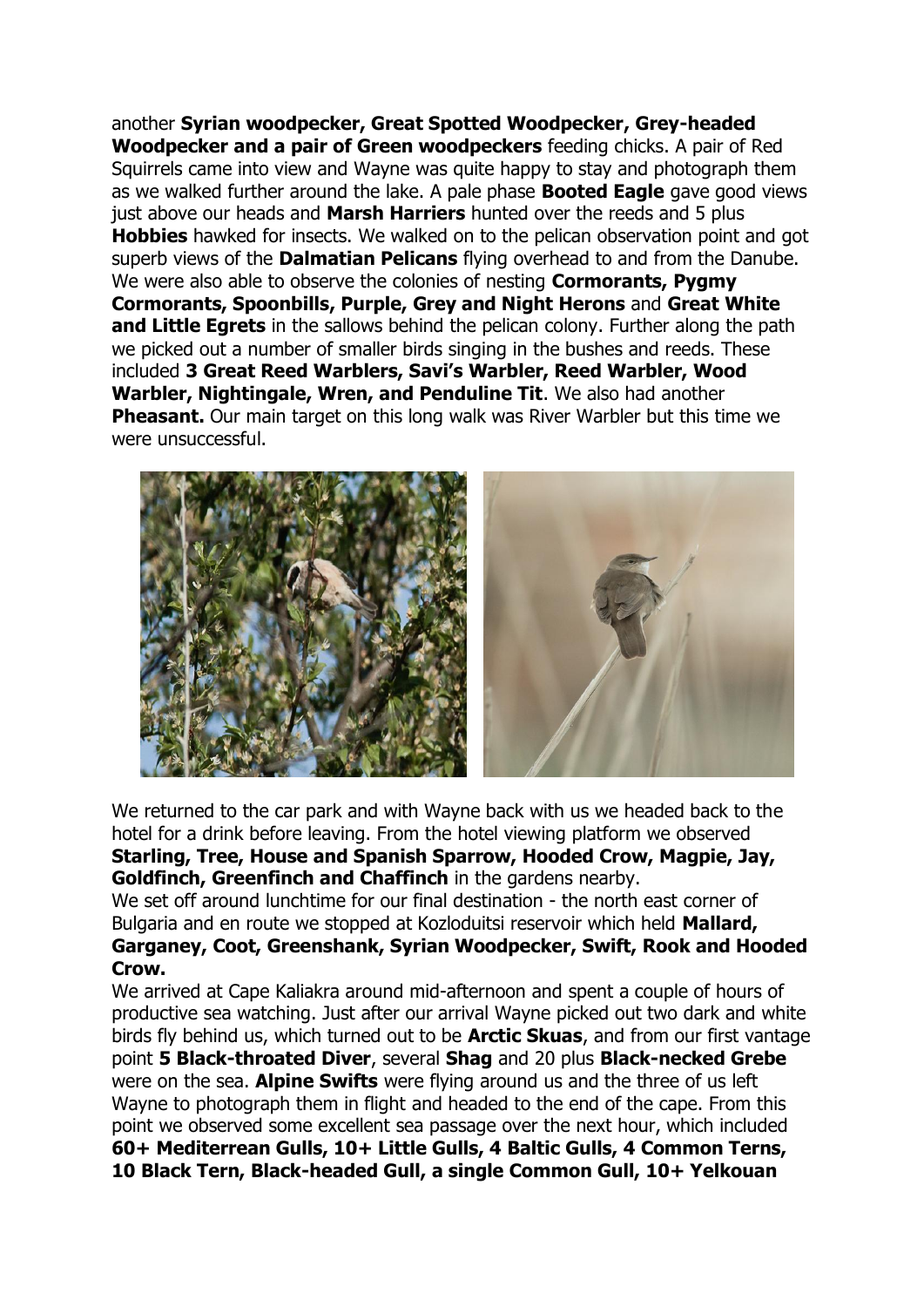**Shearwaters** and an unidentified raptor. Around the headland we had **2 Calandra Larks, White Wagtail, Jackdaw and Corn Bunting** but sadly the pied wheatears had not arrived yet.

We moved to the Bolata gorge area and on parking had **Black-throated Diver, Black-necked Grebe and Shag** on the sea. Above us were good numbers of **Alpine Swift** and **Purple and Grey Herons** drifted over. Then it happened again – I picked out a buzzard which on observation turned out to be our second **Steppe Buzzard** of the day.





In front of us a male **Pied Flycatcher** flitted between the reeds of a small pool and the hillside and a **Hoopoe** was seen flying along the ridge, along with **2 Redrumped Swallows** and a **Cuckoo**. We moved further into the gorge and a very obliging **Savi's Warbler** meant we left Wayne once again as we went in search of the breeding eagle owls. On some small pools we picked out **Coot and Moorhen, a Night Heron and a Squacco Heron** in the reeds and a **Kingfisher** flying over. From the surrounding trees and bushes we had **Lesser Whitethroat, Blackcap, Chiffchaff** and a splendid male **Collard Flycatcher** and from the reeds **Great Reed and Reed Warbler**. On reaching a spot at the far end of the gorge Simeon tried calling out the eagle owls as the light was just starting to fade and within a few minutes I spotted movement on the far side of the cliffs. The female **Eagle Owl** had wandered out from its resting place in response to the call. It did not stay out in the open but through scopes we could observe it even when it retreated back into the small cave. Extremely satisfied we returned to the car, picked up Wayne and drove the short distance to our final hotel seeing another ring-tailed **Hen Harrier** on the way.

## **DAY 7 – 23<sup>rd</sup> April** (Back home!)

After our final breakfast of the trip we headed for Durankulak Lake on the shores of the Black Sea. On the short journey we had a **Hobby** sat on a telegraph post, an adult **Gull-billed Tern** hawking over the fields and a pair of **Stonechat**. As last May when we visited the lake in search of paddyfield warbler, the area was alive with birds. In the colony behind the lake 50 plus **Pygmy Cormorants** were evident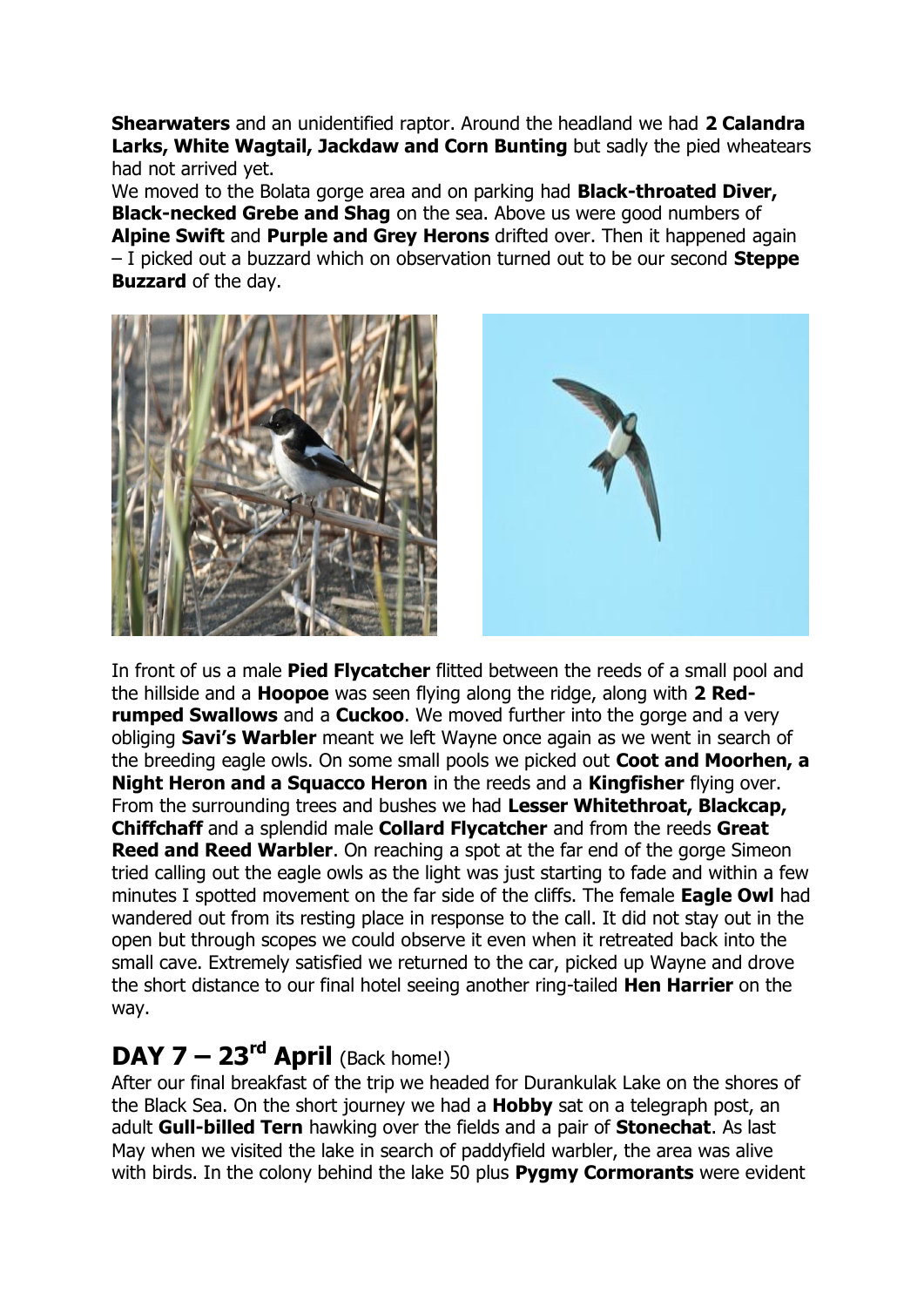among the hundreds of **Cormorant**. On the sea were a number of **Cormorants and 10+ Black-necked Grebe,** along with **Yellow-legged Gull** and **Blackheaded Gull.** On the beach several **Sanderling** darted in and out of the tide and single **Slender-billed and Mediterranean Gulls** stood by the tide line. **2 Baltic Gulls** flew by along the beach along with **Sandwich and Common Terns**. A single **Caspian Tern** flying out to sea caused great excitement and this was soon followed by a second bird. Over the lake **Little Gull** and large numbers of **Black, Whitewinged and Whiskered Terns** were always evident and among these were **2 Gull-billed Terns.** Wayne had stayed behind to photograph **Reed Warblers** and I was taking a toilet break when Steve and Simeon flushed a **Quail** from the dunes. Four **Turtle Doves** flew overhead and **Swallows, House Martins and Common Swifts** hawked over the lake. From the reeds we had **Cetti's Savi's, Sedge, Reed and Great Reed Warbler** along with **Reed Bunting** and on the lake were **Great Crested and Little Grebe, Shoveler, Garganey, Feruginous Duck, and Mute Swan. Great White and Little Egret, Grey, Purple** were always evident, along with hunting **Marsh Harrier,** and a single **Night Heron** flew over the lake . Small parties of waders in the form of **Black-winged Stilt, Ruff and Wood Sandpiper**  often came into view flying from the marsh and Simeon picked out **2 Little Ringed Plover** on the beach when we walked back to the car park. A pair of **Hoopoe** flew from the dunes and a party of 30 plus **Tawny Pipit** flew north. In the trees around the car park we had **2 male Pied Flycatchers** a male **Collared Flycatcher**, **Chiffchaff, Willow Warbler** and a single **Siskin**. Simeon drove us to the landward side of the lake in an attempt to see moustached warbler, and as we walked along the track he was extremely pleased with the high water level. **Garganey and Feruginous Duck** were present in extremely high numbers and parties of **Ruff and Wood Sandpipers** were everywhere. Two **Lapwing** flew from the field and 3 pairs of **White Pelicans** also flew overhead heading north. A single wagtail flew passed calling and we were extremely pleased when Simeon identified it as a male **Citrine Wagtail**. This was soon followed by another three birds, one male and two females. Again we had **Cetti's Savi's, Sedge, Reed and Great Reed Warbler** but sadly no moustached. We made one more attempt at a different area of the lake but again with no success, but as we were driving off, four **Caspian Terns** flew overhead.



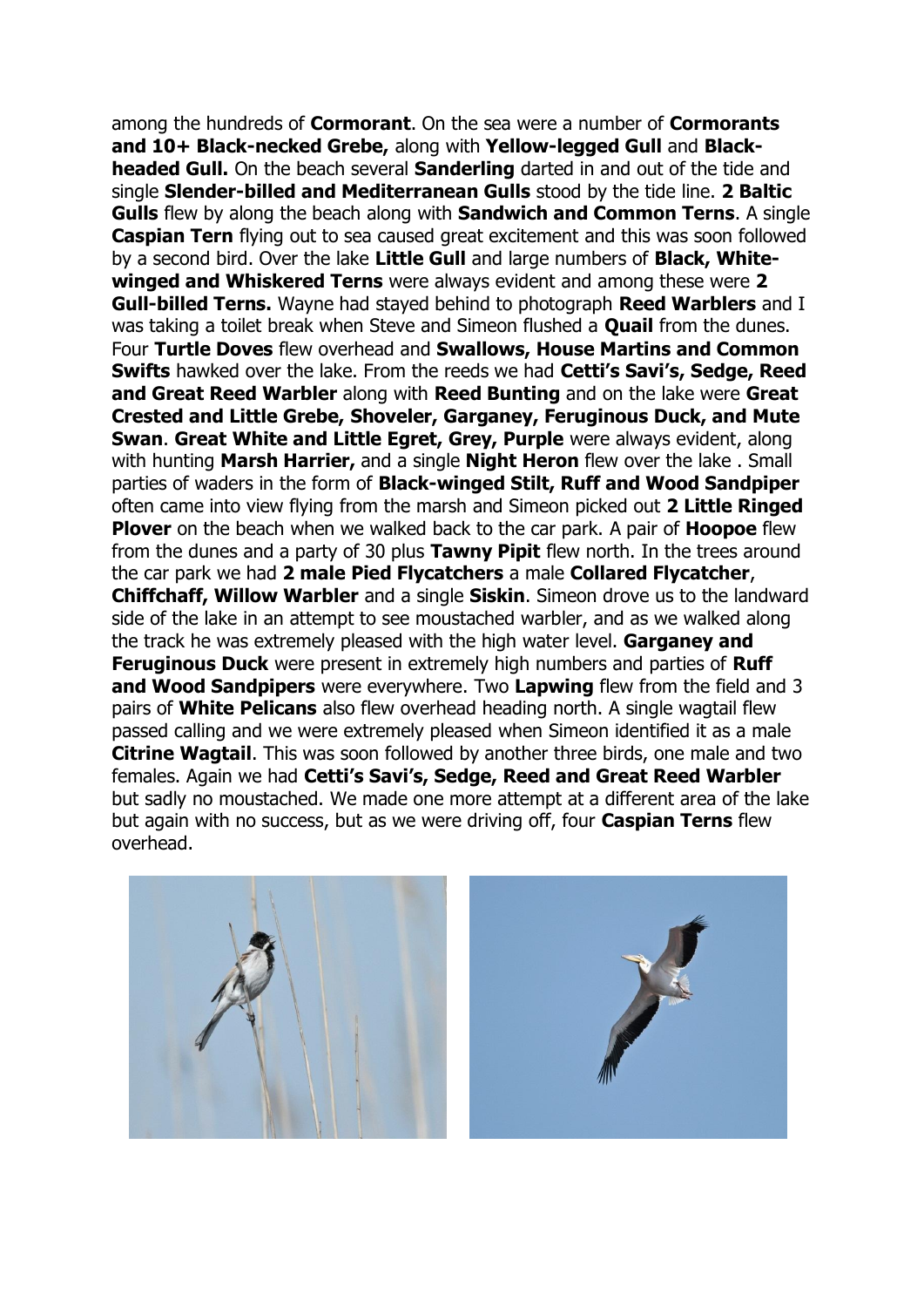Following lunch in the town of Shabla we made the short journey to the marsh area just south of the lake. This site had produced some excellent bird-watching last May and Simeon was hopeful of some migrants. There was a lot more water on the marsh than last May and the large pool was full of birds. All **three marsh terns** were evident as were parties of **Garganey, Shelduck, Feruginous Duck, Blacktailed Godwits, Ruff** and **Wood Sandpiper**. At least three **Hobbies** and a number of **Alpine Swift** flew over the trees and on the marsh were two each of **Common Snipe**, **Black-winged Stilt and Greenshank**. There were 20 plus **Gloss Ibis** scattered around the marsh and single **Grey Heron, Purple Heron, Squacco Heron, Great White Egret, Little Egret and White Stork**. The surrounding steppe area produced **Hoopoe, Crested Lark, Short-toed Lark, Tawny Pipit, Woodlark and Corn Bunting**. Wayne was busy photographing birds when he flushed a **Jack Snipe** and Steve flushed two **Grey Partridge** near to the car. We drove to the main lake where it was evident in the small wooded area by the car park there had been a fall of passerines. Good numbers of **Willow Warbler and Chiffchaff** flitted around the trees, and we also picked out **Tree Pipit, Redstart, Lesser Whitethroat, Blackcap and Robin.** Over the lake were three **Little Gulls, 50 plus Black and Whiskered Terns** and a single **White-winged Black Tern** and on the lake were **Mute Swan Moorhen, Coot, Wigeon, Gadwall, Shelduck, Pintail, Feruginous Duck, Little Grebe and over 100 Garganey.** The dunes held **Tawny Pipit** and **Northern Wheatear,** while **Marsh Harriers** flew over the reedbed. Along the beach amongst the **Yellow-legged Gulls** were **9 Oystercatchers and 10 Sanderling.** A quick look on the sea produced **Cormorant, Shag and Black-necked Grebe**. As we walked back from the beach two **Gull-billed Terns** flew past heading north and a **Kingfishe**r flew from a bush near the lake viewing platform. We returned to the car and observed our last **Common Buzzard and Marsh Harrier** before driving to Varna airport.

# **CONCLUSION**

We had had such a good trip last May to observe the wonderful Bulgarian birdlife at the height of the breeding season, but this trip even surpassed that. Exceptional numbers of raptors - 23 different species, 9 different species of woodpecker, Wallcreeper in all its splendour, plus that magical hour in the Sliven Plains being just some of the highlights. Steve improved his list of European woodpeckers with three new birds, and Wayne and I finally laid Grey-headed woodpecker to rest. In all 208 different species were seen compared to 185 in May 2010.

My thanks go to Steve and Wayne, my two colleagues, Simeon for his outstanding bird-watching skill and knowledge and being an exceptional guide and person, and to Dimiter Georgiev of Neophron Bird Tours [\(www.neophron.com\)](http://www.neophron.com/) for organising the week's itinerary. I do not know if we will visit Bulgaria again in the near future (perhaps a September visit?) but it is an exceptional place for birds and I would recommend it to anyone.

Kenny Musgrove; e-mail: [musgrovius@talktalk.net](mailto:musgrovius@talktalk.net) Wayne Geater; web site: [www.wondersofwildlife.co.uk](http://www.wondersofwildlife.co.uk/) Steve Abbott; e-mail: [steveabbott1@btinternet.com](mailto:steveabbott1@btinternet.com)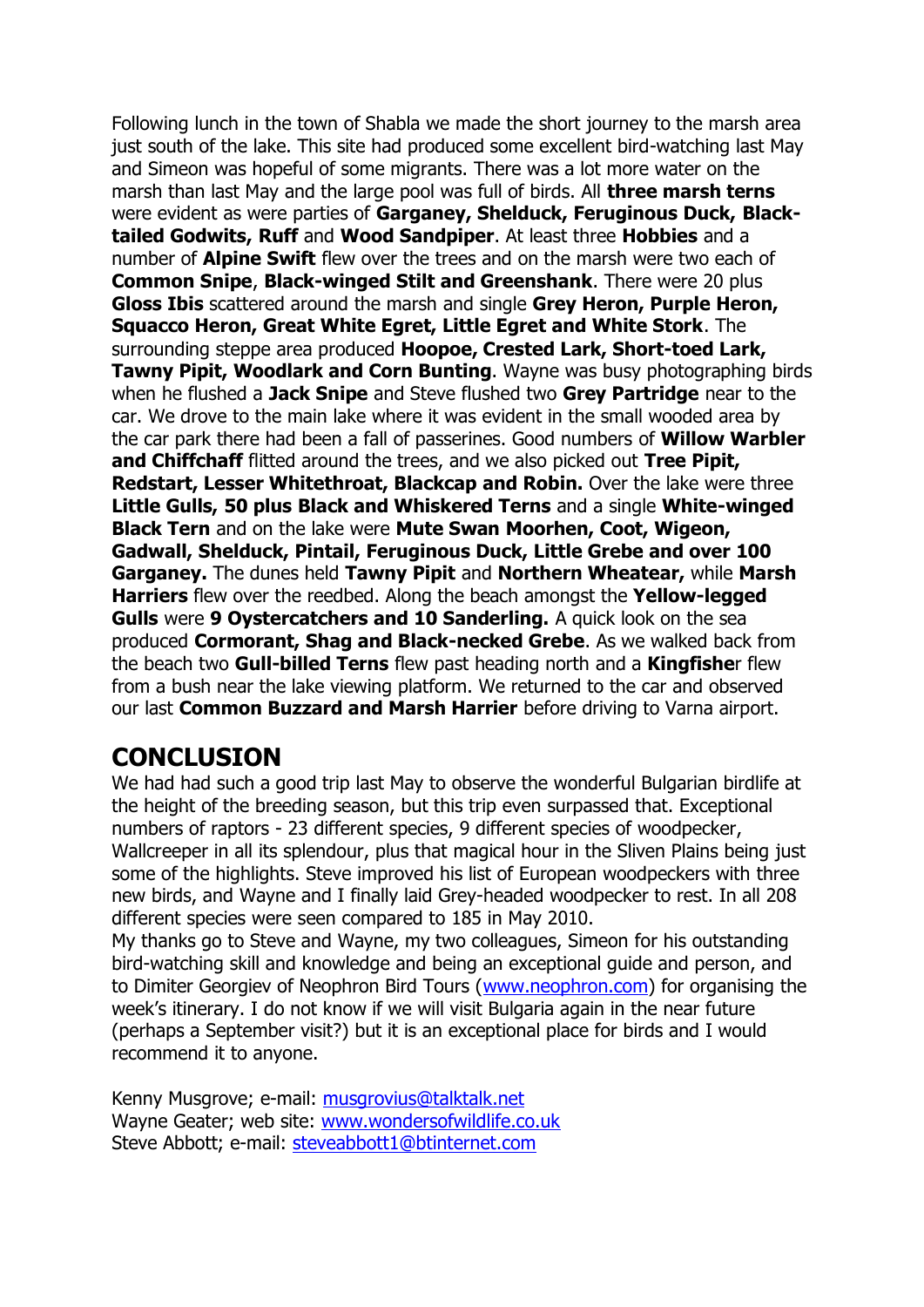### **Bulgaria Bird species list: 17.04 to 23.04.2011**

Mute Swan Greylag Goose **Shelduck** Wigeon **Gadwall** Teal Mallard Pintail **Garganey** Shoveler Pochard Ferruginous Duck Rock Partridge Grey Partridge **Ouail** Pheasant Black-throated Diver Little Grebe Great Crested Grebe Black-necked Grebe Yelkouan Shearwater **Cormorant** Shag Pygmy Cormorant White Pelican Dalmatian Pelican **Bittern** Little Bittern Night Heron Squacco Heron Cattle Egret Little Egret Great White Egret Grey Heron Purple Heron Black Stork White Stork Glossy Ibis Spoonbill Honey Buzzard Black Kite White-tailed Eagle Short-toed Eagle Marsh Harrier Hen Harrier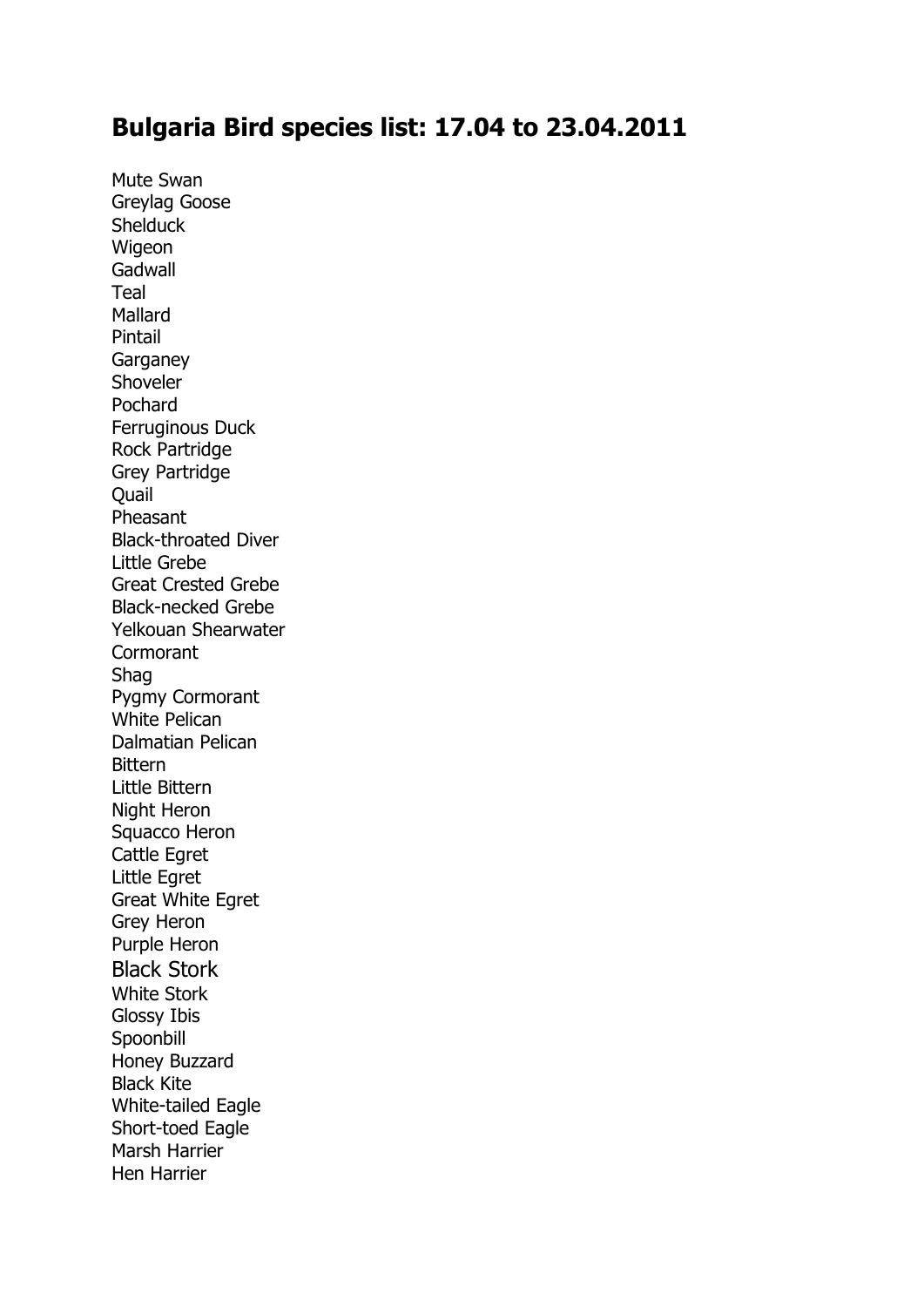Montagu's Harrier Goshawk **Sparrowhawk** Lavant Sparrowhawk Buzzard Steppe Buzzard Long-legged Buzzard Lesser Spotted Eage Eastern Imperial Eagle Booted Eagle **Osprey** Kestrel Red-footed Falcon Hobby Peregrine Water Rail Little Crake **Corncrake** Moorhen Coot **Oystercatcher** Black-winged Stilt Avocet Stone Curlew Collared Pratincole Little Ringed Plover Kentish Plover Lapwing **Sanderling** Curlew Sandpiper Dunlin Ruff Jack Snipe Snipe Black-tailed Godwit Whimbrel Spotted Redshank Marsh Sandpiper Greenshank Green Sandpiper Wood Sandpiper Common Sandpiper Arctic Skua Mediterranean Gull Little Gull Black-headed Gull Slender-billed Gull Common Gull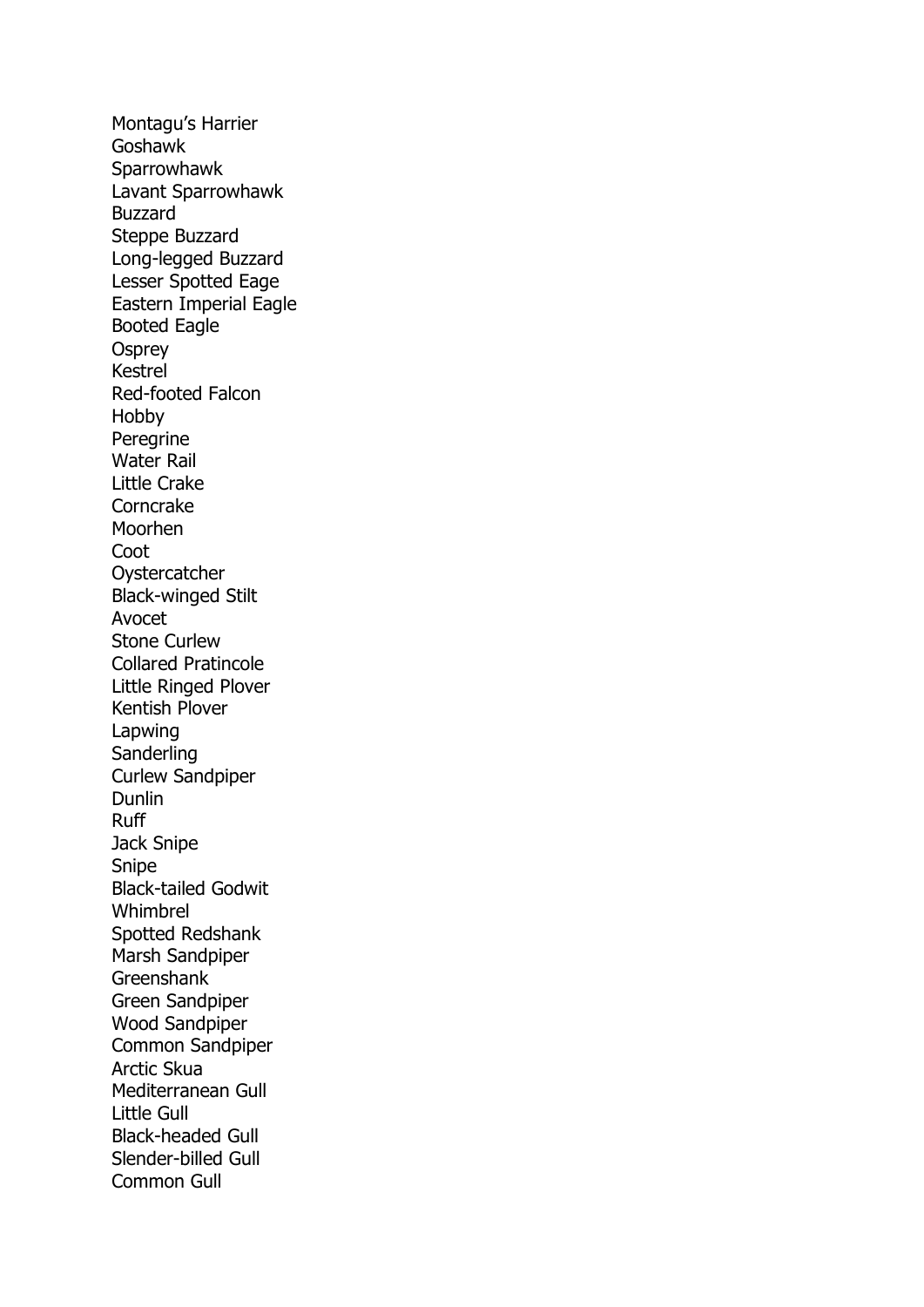Baltic Gull Yellow-legged Gull Gull-billed Tern Caspian Tern Sandwich Tern Common Tern Whiskered Tern Black Tern White-winged Black Tern Rock Dove **Woodpigeon** Collared Dove Turtle Dove **Cuckoo** Scops Owl Eagle Owl **Swift** Alpine Swift Kingfisher Hoopoe **Wryneck** Grey-headed Woodpecker Green Woodpecker Black Woodpecker Great Spotted Woodpecker Syrian Woodpecker Middle Spotted Woodpecker White-backed Wpoodpecker (lilfordi) Lesser Spotted Woodpecker Calandra Lark Short-toed Lark Crested Lark Woodlark Skylark Sand Martin Crag Martin Swallow Red-rumped Swallow House Martin Tawny Pipit Tree Pipit Meadow Pipit Yellow Wagtail (flava, thunbergi and feldegg) Citrine Wagtail Grey Wagtail White Wagtail Dipper Wren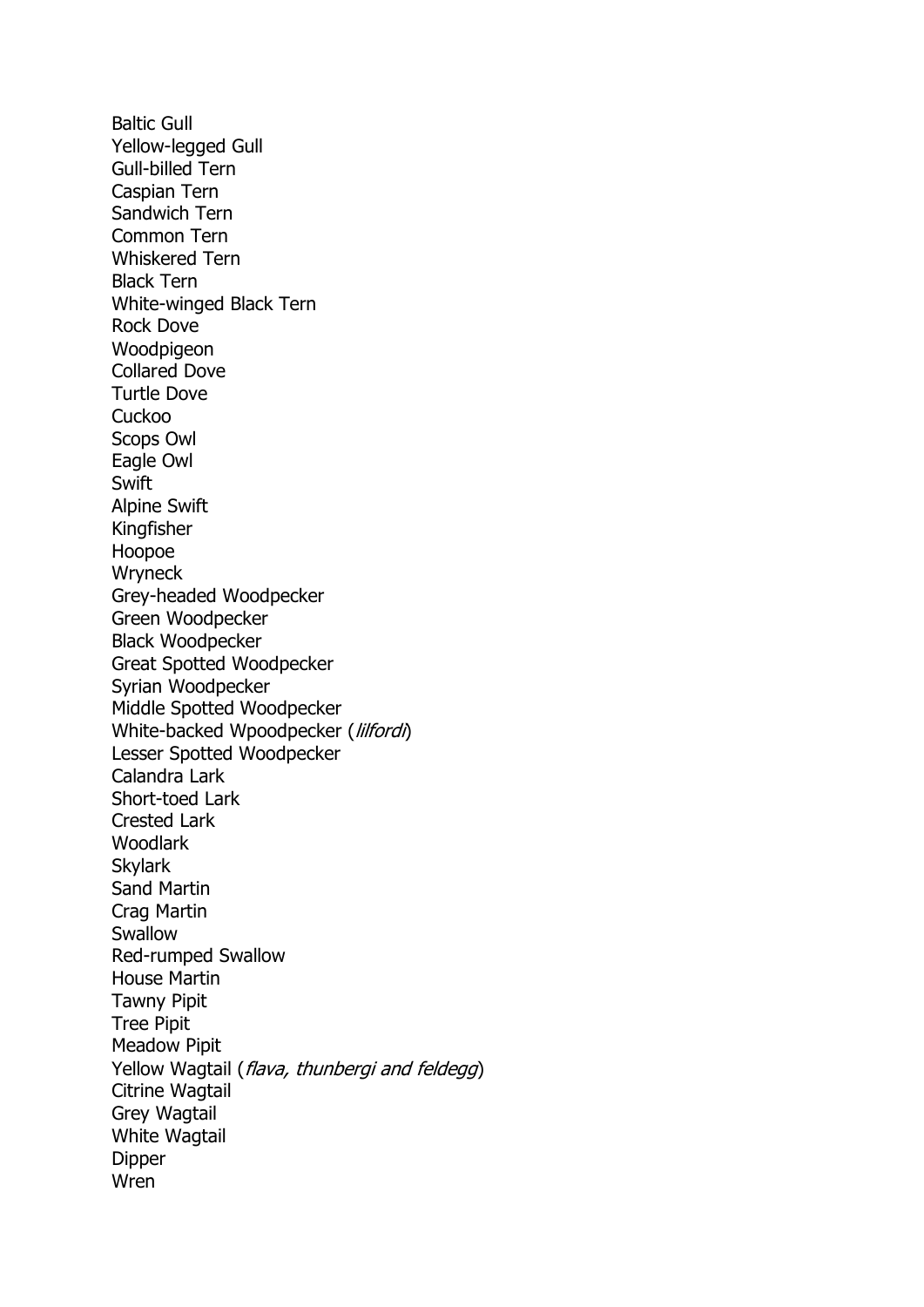**Dunnock** Robin Nightingale Black Redstart Redstart **Stonechat** Isabelline Wheatear Wheatear Rock Thrush Ring Ouzel (alpestris) **Blackbird** Song Thrush Mistle Thrush Cetti's Warbler Savi's Warbler Sedge Warbler Reed Warbler Great Reed Warbler Icterine Warbler Lesser Whitethroat **Blackcap** Eastern Bonelli's Warbler Wood Warbler Chiffchaff Willow Warbler **Goldcrest** Firecrest Semi-collared Flycatcher Collared Flycatcher Pied Flycatcher Long-tailed Tit Marsh Tit Sombre Tit Coal Tit Blue Tit Great Tit **Nuthatch** Wallcreeper **Treecreeper** Short-toed Treecreeper Penduline Tit Jay Magpie Alpine Chough Jackdaw Rook Hooded Crow Raven